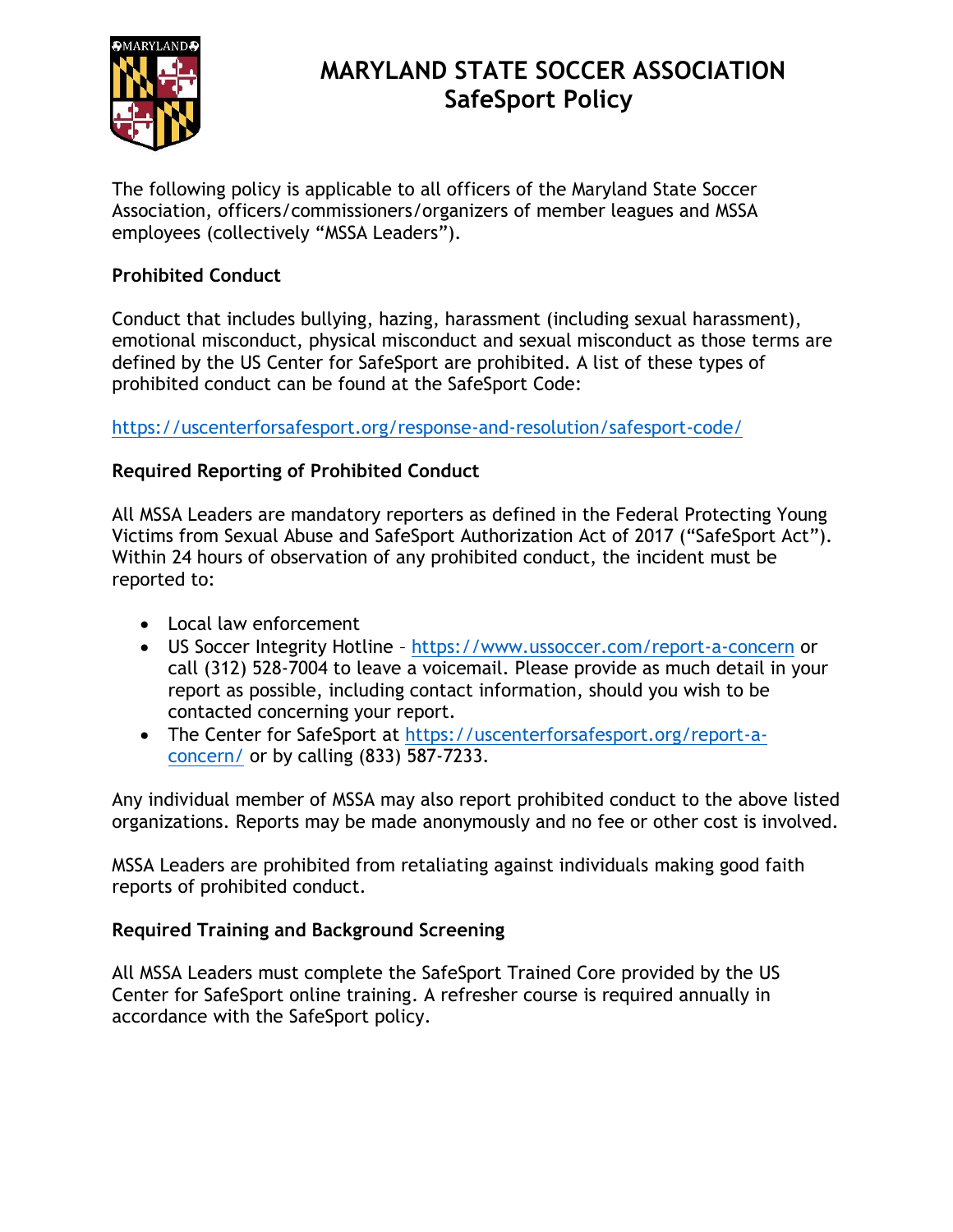Copy of a completed certificate of training must be provided annually to the MSSA office.

The MSSA will be responsible for conducting background screenings for MSSA Leaders. A list of the names of the officers/commissioners/organizers of a member is to be submitted to MSSA for screening.

Screening shall consist of checking the individual's name through the following:

- 1. Screening Test 1: National Sex Offender Registry [https://www.nsopw.gov](https://www.nsopw.gov/)
- 1. Screening Test 2: U.S. Soccer's Risk Management List: <https://ussoccer.box.com/s/whfzcaetbyoho4tvhenr8pohldvu1op8> The password for access is: V4@#+S{h9nCr
- 2. Screening Test 3: The Center for SafeSport's Disciplinary Database: [https://uscenterforsafesport.org/response-and-resolution/centralized](https://uscenterforsafesport.org/response-and-resolution/centralized-disciplinary-database/)[disciplinary-database/](https://uscenterforsafesport.org/response-and-resolution/centralized-disciplinary-database/)

It shall be deemed a failure if the adult is listed in the corresponding database or if the adult refuses to comply with the screening requirements.

- An adult who fails Screening Test 1 and/or 2 may not participate in any way on a team with players under the age of eighteen.
- An adult who fails Screening Test 3 and is listed by the Center for SafeSport as ineligible or suspended must be removed from the team and may not participate on any team, league, state association or USASA in any way.
- An adult who fails Screening Test 3 and is listed by the Center for SafeSport as temporarily restricted or limited participation may possibly play for a team or serve as a staff member depending on the specific nature of the restrictions or limits. MSSA will obtain the specifics for the restricted/limited adult from the Center for SafeSport, and the participation of the adult will be permitted only within the specified restrictions/limits.

### **Minor Athlete Abuse Prevention Policy (MAAPP)**

The U.S. Center for SafeSport recognizes that youth-adult relationships can be healthy and valuable for development. Policies on one-on-one interactions protect children while allowing for these beneficial relationships. As child sexual abuse is often perpetrated in isolated, one-on-one situations, it is critical to limit such interactions between youth and adults and implement programs that reduce the risk of sexual abuse.